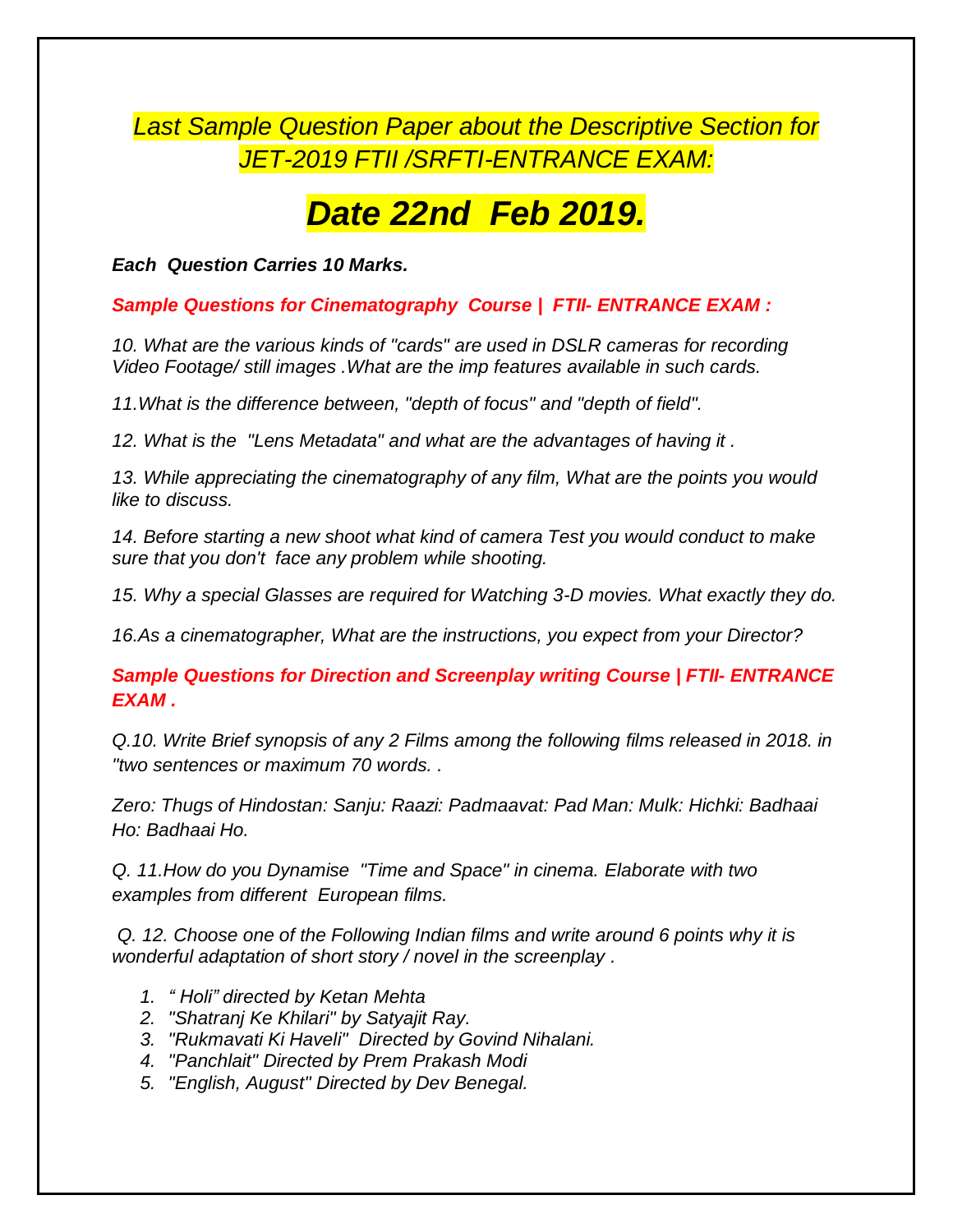- **6.** *The Seventh Horse of the Sun-BER AND BERREA Example 2 and <i>airected by Shyam Benegal.*
- *7. "Chokher Bali" directed by .Rituparno Ghosh.*
- *8. Any Non English Film ( European, regional language)*

*Q13 . What is the difference between " Cinematic Treatment " and "Screenplay".*

*Q14. Explain the concept of "Mise-en-scene" in cinema and is it different from theatre?.*

*Q15 .On the set, what are the instruction a director gives to an actor for getting the best performance .*

*Q16. What are the important factor you take care of designing a poster for your Film . What does the following poster convey about the film.*



*Q17. What is the primary difference in the "Image " in a Theatre and "Image " in Cinema?*

*Q.18. What is "Vitual Reality" and how it is being utilized for motion picture?*

*Only For Screenplay writing course:*

*Q. What is the difference between Lyrics Writing for a film and Writing poetry in general.*

*Sample Questions for Film and Video Editing Course | FTII- ENTRANCE EXAM .*

*13. What is time and space in cinema, how editor is sole arbitor of time?*